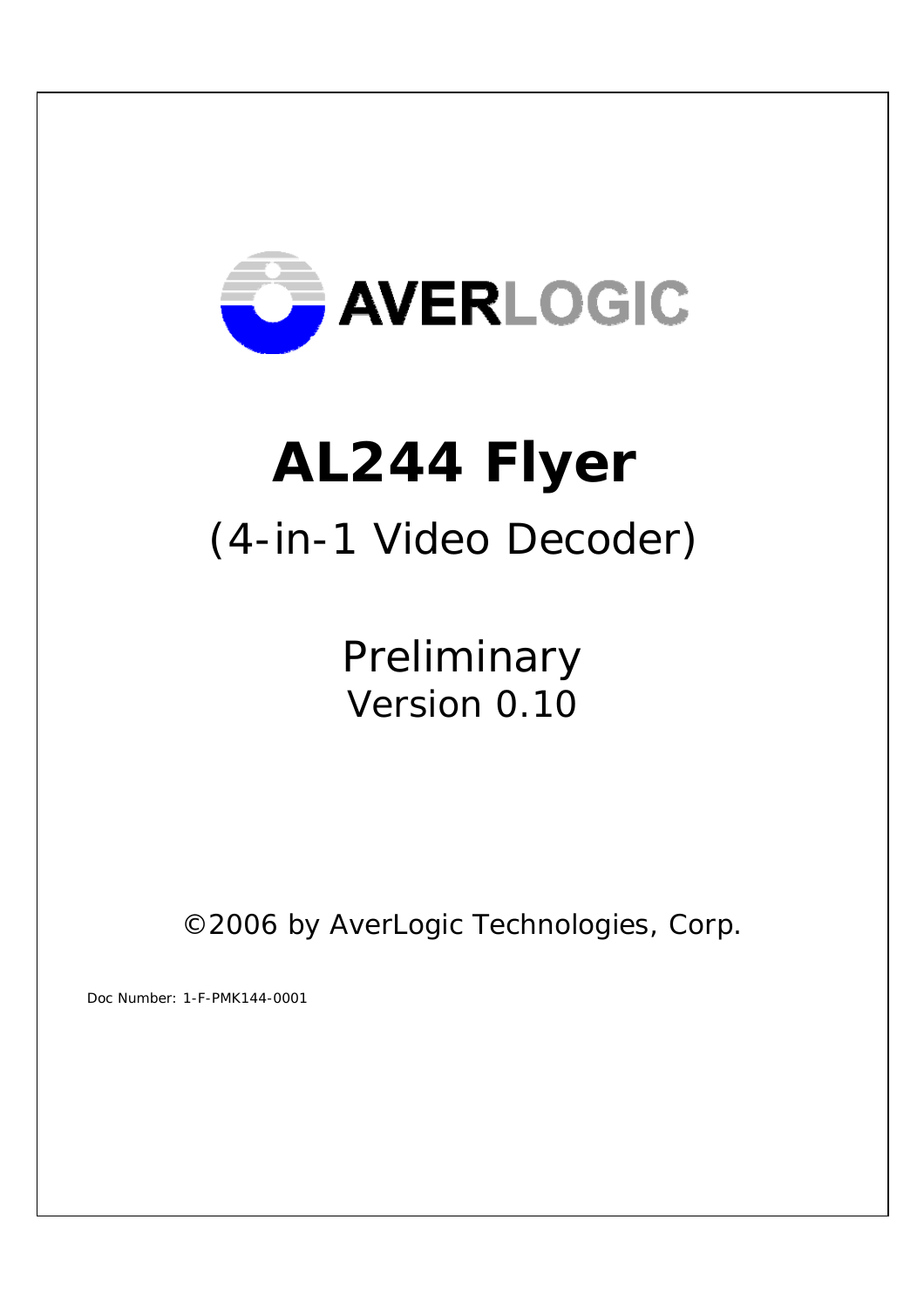#### Amendments

05.08.06 Preliminary version 0.10

©2006 Copyright by AverLogic Technologies, Corp. Version 0.10 2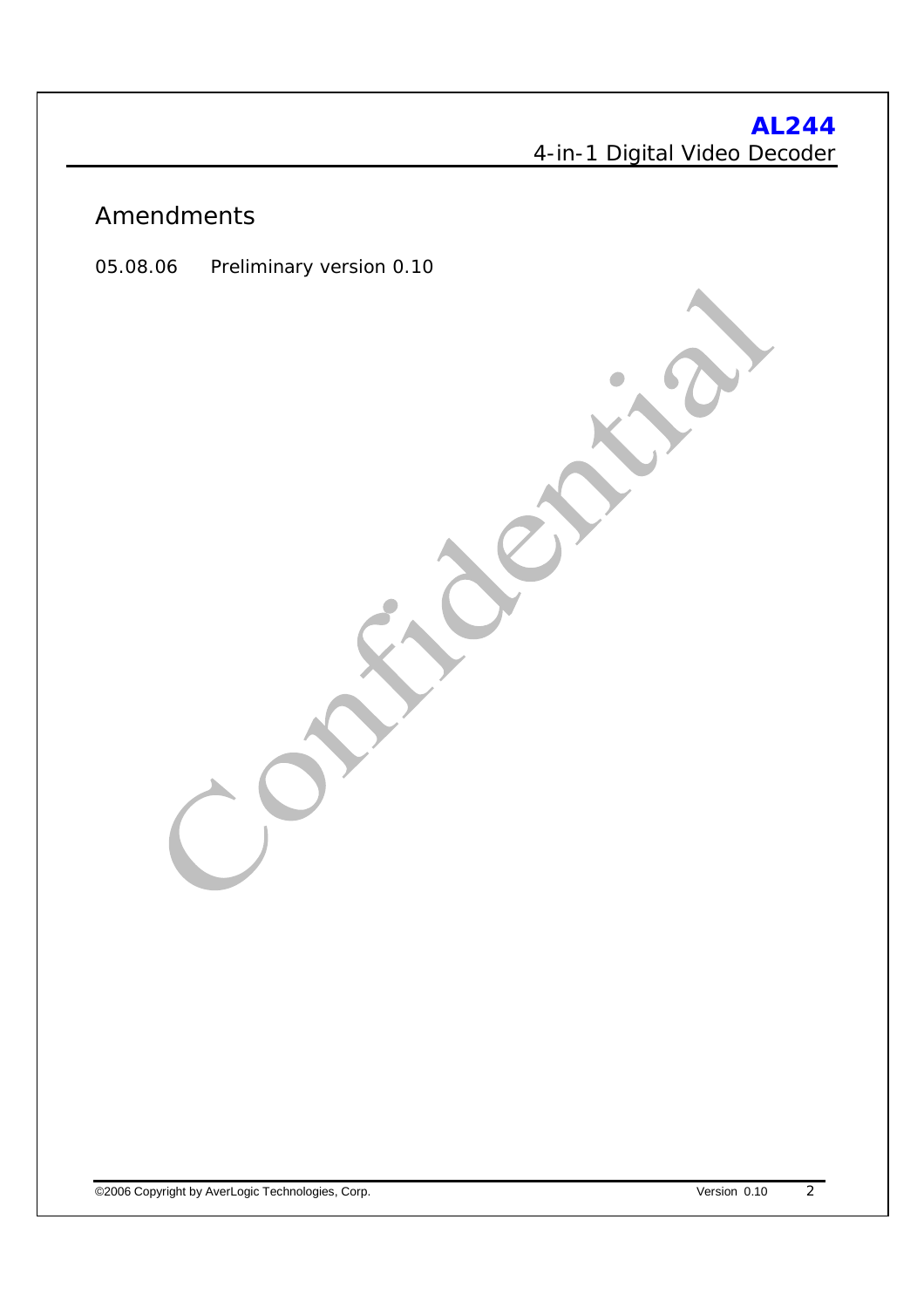# **1 FEATURES**

#### **Analog Input:**

- Four 10bit ADC, AGC & ACC (Automatic Clamping Control)
- Support Auto Multi-Standard NTSC/PAL/SECAM mode detection
- Support Weak & Non-Standard Signal mode detection
- Adaptive 2D Comb-Filter video decoding for Y/C separation
- **Video Processing:** 
	- Closed Caption/V-Chip/WSS/WSS-J VBI decoding
	- Macrovision copy protection detection
	- Contrast/Brightness/Hue/Saturation adjustment
	- Digital Chrominance Transient Improvement (DCTI)
- **Digital Video Output**
- Support Four digital ITU-R 656-8bit output

#### **4-Decodr Mode (A, B, C and D)**

- 4 analog CVBS inputs for each of the 4 Video Decoders
- Standard ITU-R BT 656 format 8-bit outputs
- 4 RTSO(Real Time Status Output) signals for each of the 4 Video Decoders
- Fast Channel-Switching among each of the 4 analog channels
- **2-Decoder Mode (A and C)** 
	- Each of the 2 Video Decoders support CVBS, S-Video and Component inputs
	- Standard ITU-R BT 656 format 8-bit outputs
	- Standard ITU-R BT 601 format 16-bit outputs
	- Digital RGB output (8-bit for Green channel, 6-bit for Red and Blue channels)
	- <sup>z</sup> 2 RTSO (Real Time Status Output) signals for each of the 2 Video Decoders

#### **Miscellaneous**

- 1.8V core logic. 3.3V I/O with 5V tolerance
- Controlled via 2-wire serial-bus interfaces. All 4 video decoders require only one serial-bus interface and share one slave address
- Requires only one crystal for all 4 video decoders
- Support interrupt output pin for hardware mode detection
- Built-in Test Pattern Generator
- Low power consumption
- Small-size package LQFP-128